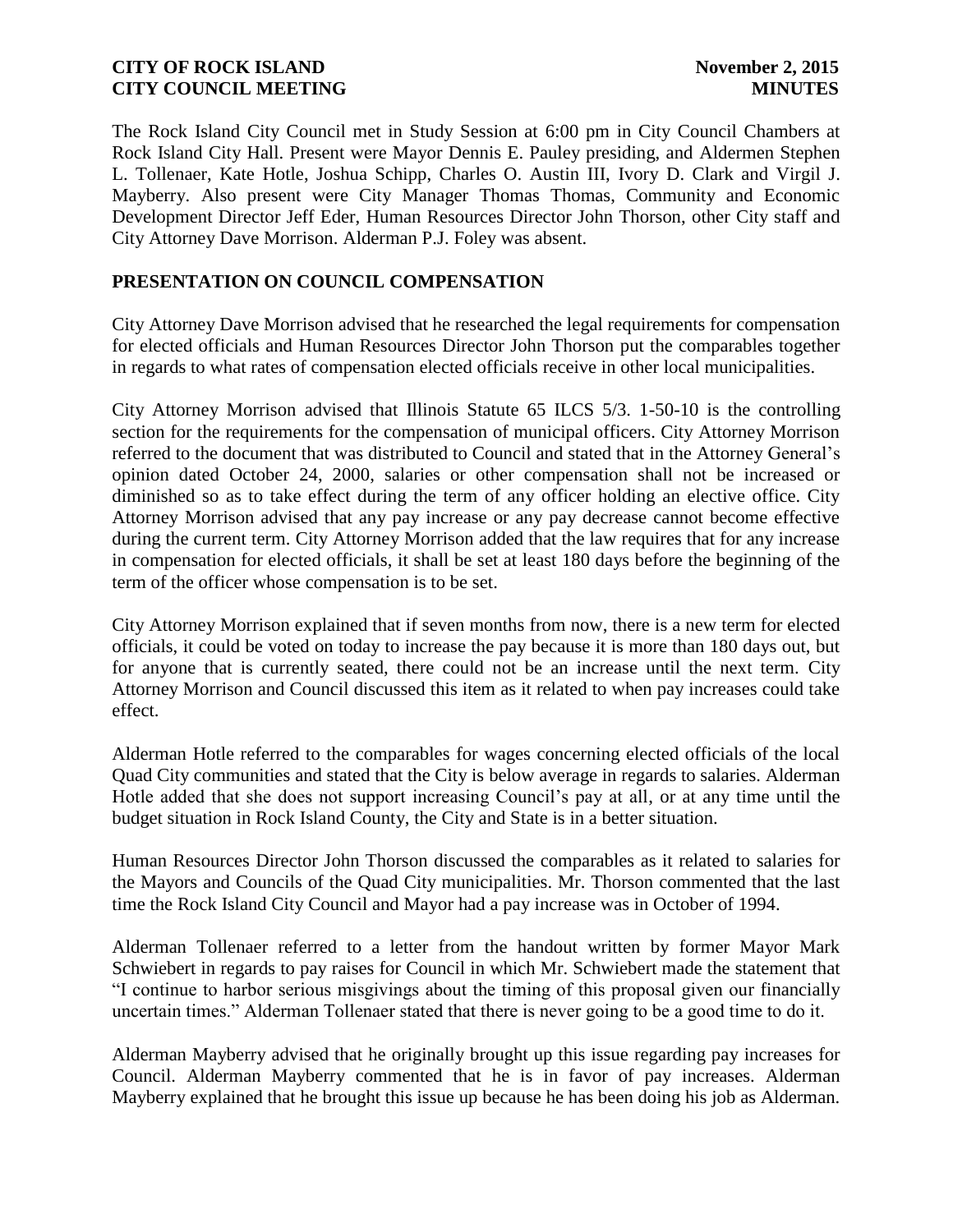Alderman Mayberry indicated that he has spent over \$4,000.00 in the last six months working the  $2<sup>nd</sup>$  Ward. Alderman Mayberry commented that he expects a paycheck and he expects to be paid properly.

Mr. Thorson and Alderman Mayberry discussed pay checks as it related to how the pay is broken down per hour concerning the 80 hour pay period. Mr. Thorson stated that Council members do not receive mileage pay. After more discussion on this item, Alderman Mayberry indicated that he wants more pay because he deserves it. Alderman Mayberry recommended that Council should get a pay raise. Alderman Mayberry inquired upon Mayor Pauley as to whether he supported a pay increase. Mayor Pauley stated that he was fine with his current salary. Alderman Mayberry stated that Council was elected to take care of their constituents and if they are doing that properly then it is not enough money.

Alderman Hotle agreed that when you are properly taking care of constituents, it is not enough money to compensate for the time put into the job. Alderman Hotle stated that she works very hard as an Alderman. Alderman Hotle added that she did not become an Alderman for the compensation. Alderman Hotle commented that if the pay was \$0, she still would have run for office and she still would spend just as many hours doing the job. Alderman Hotle explained that this is about public service and public service means being willing to sacrifice hours even if you are not fully compensated for those hours. Alderman Hotle further discussed this issue.

Alderman Tollenaer stated that seven years ago, he thought that Council's salary should be doubled. Alderman Tollenaer added that he supports Alderman Mayberry's recommendation to increase Council's pay. Alderman Tollenaer further discussed this subject.

Alderman Schipp was concerned that if there were pay increases, there would be a two-tier pay system on the Council. Alderman Schipp stated that it would only be for a partial cycle, but at the same time that seems to be a little off-putting on how this process is going to work out. Alderman Schipp commented that it is not a huge priority for him as to whether or not the recommendation for an increase in pay passes. Alderman Schipp suggested that there could be conversations on what kind of budgets the Council could have to work in each ward in terms of mileage and expenses, which would be above and beyond the compensation for time spent at these Council meetings, taking calls and visits. Alderman Schipp stated that at the present time, he will not support the proposal to increase Council's pay.

Alderman Austin discussed the Councils' budgets. Alderman Austin stated that each Alderman has an account for representation, training, etc. Alderman Austin inquired as to what would be acceptable uses of those funds for some of the expenses that are being discussed. City Manager Thomas stated that he would have to know what the expenses are. Mr. Thomas added that currently, Council members use the funds when they go to IML conferences or training. Mr. Thomas commented that mileage has never been an issue. Mr. Thomas advised that he would have to review this issue. Council further discussed this subject. Alderman Austin stated that he would not be in support of changing the base figure of the compensation.

After more discussion, Mayor Pauley stated to Mr. Thorson that more research will need to be done in regards to what other communities do in terms of reimbursements of some type.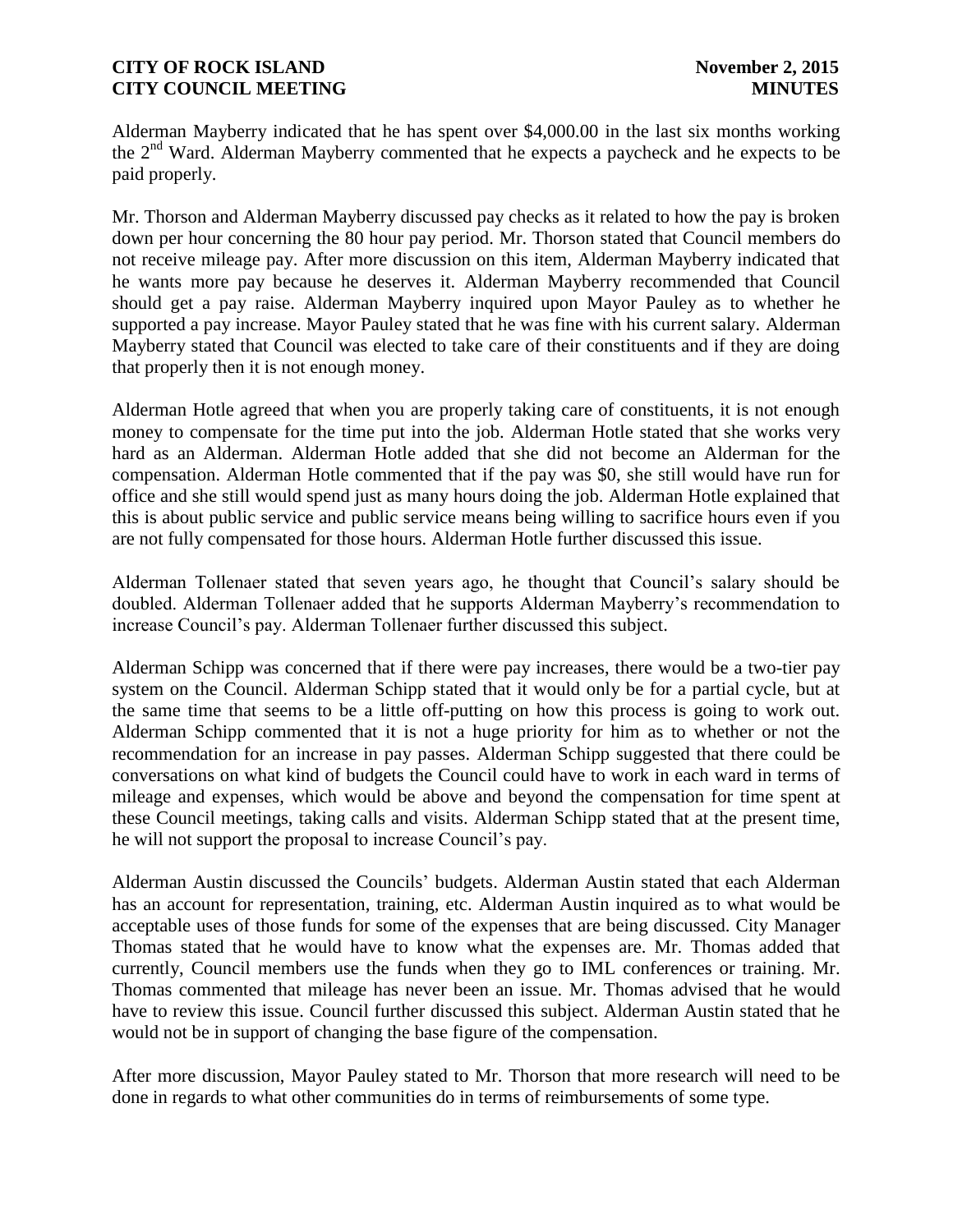Alderman Mayberry stated that at \$6,000.00 a year, very few working people are going to run for office; if you make it attractive enough, there will be people that may think about running for office. Council further discussed this subject.

After more discussion, Mayor Pauley stated that along with what Mr. Thorson will be doing, Mr. Thomas will have to determine what the dollars can and cannot be used for. Mayor Pauley stated that in years past, the funds have been used to go to events outside of the area.

City Manager Thomas advised that when he first came to the City, he increased the budget for each Council member because the budget amounts were not enough. Mr. Thomas further discussed this subject. After more discussion, Mayor Pauley suggested that the Aldermen could submit a list of what they think the funds could be used for and then it could be reviewed by Mr. Thomas and ultimately voted on by Council.

### **ADJOURNMENT**

A motion made by Alderman Hotle and seconded by Alderman Mayberry to adjourn the meeting carried by the following Aye and No vote. Those voting Aye being; Alderman Tollenaer, Alderman Hotle, Alderman Schipp, Alderman Austin, Alderman Clark and Alderman Mayberry; those voting No, none. The meeting was adjourned at 6:24 pm.

> \_\_\_\_\_\_\_\_\_\_\_\_\_\_\_\_\_\_\_\_\_\_\_\_ Aleisha L. Patchin, City Clerk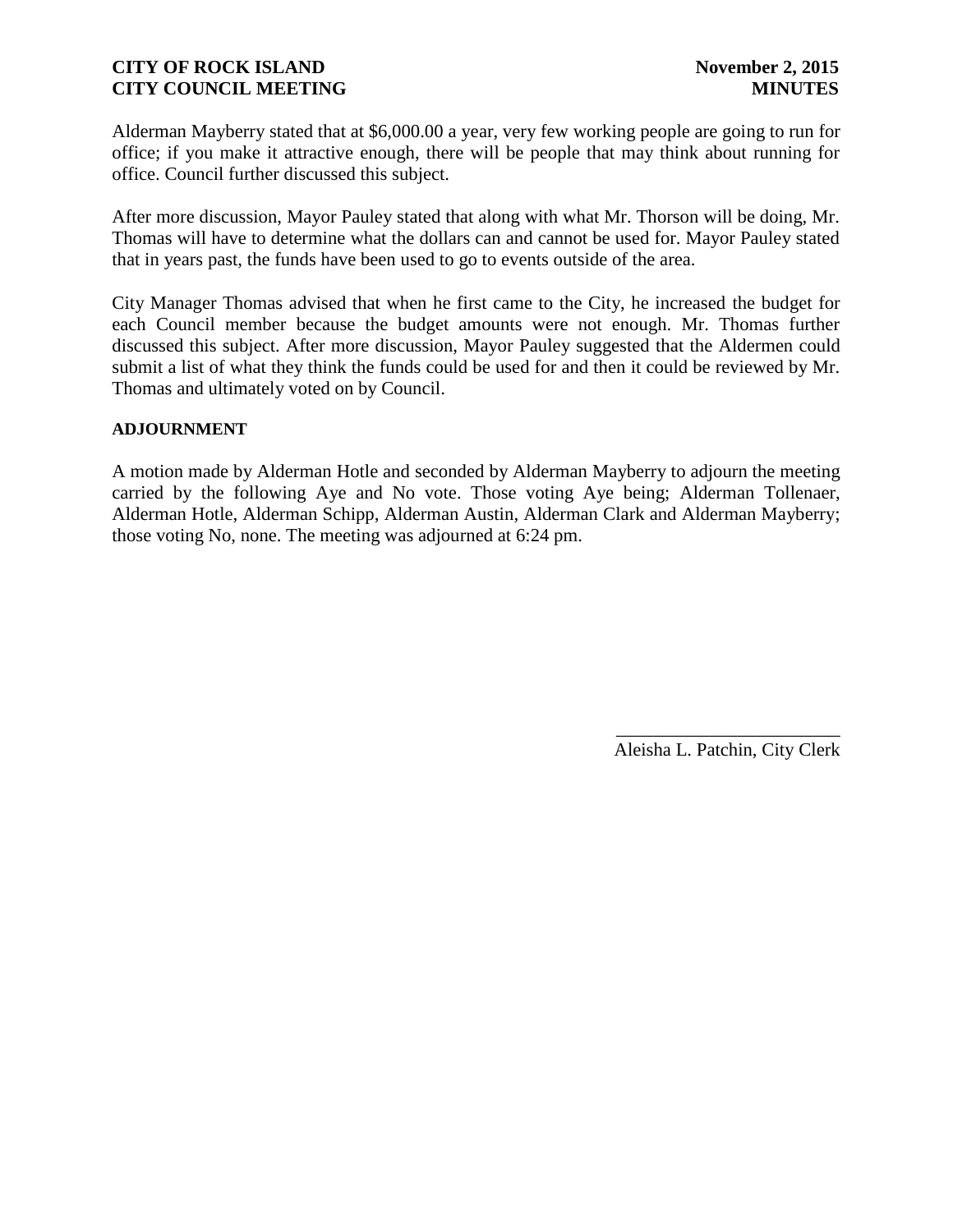Rock Island City Council met in regular session at 6:45 pm in Council Chambers of Rock Island City Hall. Present were Mayor Dennis E. Pauley presiding, and Aldermen P.J. Foley, Stephen L. Tollenaer, Kate Hotle, Joshua Schipp, Charles O. Austin III, Ivory D. Clark and Virgil J. Mayberry. Also present were City Manager Thomas Thomas and City Attorney Dave Morrison.

### Introductory Proceedings

Mayor Pauley called the meeting to order and led in the Pledge of Allegiance. Alderman Foley gave the Invocation.

### Agenda Item #5 **Minutes of the meeting of October 19, 2015.**

A motion was made by Alderman Austin and seconded by Alderman Foley to approve the Minutes of the meeting of October 19, 2015 as printed. The motion carried by the following Aye and No vote; those voting Aye being; Alderman Foley, Alderman Tollenaer, Alderman Hotle, Alderman Schipp, Alderman Austin, Alderman Clark and Alderman Mayberry; those voting No, none.

# Agenda Item #6 **Update Rock Island by Mayor Pauley.**

Mayor Pauley stated that Rock Island is working to prepare a city-wide Heritage Resources Plan to identify priorities for preservation and strategies to enhance the City's current preservation program. As part of this effort, the City is hosting a community workshop to discuss preservation issues and opportunities in an informal setting. Mayor Pauley added that the workshop will be held on Tuesday, November  $3<sup>rd</sup>$  from 5:30 pm to 7:00 pm in the Community Room at the Rock Island Public Library in downtown Rock Island. The City encourages any resident or business owner with an interest in historic preservation to attend.

Mayor Pauley advised that on Thursday, November 5, 2015 from 7:00 am to 10:30 am at the Central Fire House, the Rock Island City Employees will be participating in a Blood Drive to help the Mississippi Valley Regional Blood Center's blood supply. The City holds two blood drives a year to assist the blood center in collecting the area's much needed supply of blood.

Unique, handcrafted, popular – this is how to describe the large variety of items being sold at Hauberg Center's annual Holiday Market. On Saturday, November 7<sup>th</sup> from 9:00 am to 1:00 pm, enjoy shopping in the comfortable and beautiful atmosphere of the Hauberg mansion. Find great gifts, décor and stocking stuffers in an array of prices. Mayor Pauley stated that there will be a door prize drawing of two free tickets to "Champagne and Sparkling Wines for the Holidays" event featuring wine tasting and a four course dinner. Admission is free and hot drinks will be available to sip as you shop. Hauberg Center is located at  $1300 - 24$ <sup>th</sup> Street. For more information, call (309) 732-2132.

Mayor Pauley advised that the City of Rock Island is pleased to announce some changes to the Water Service Repair Program (WSRP) and the Sewer Lateral Repair Program (SLRP).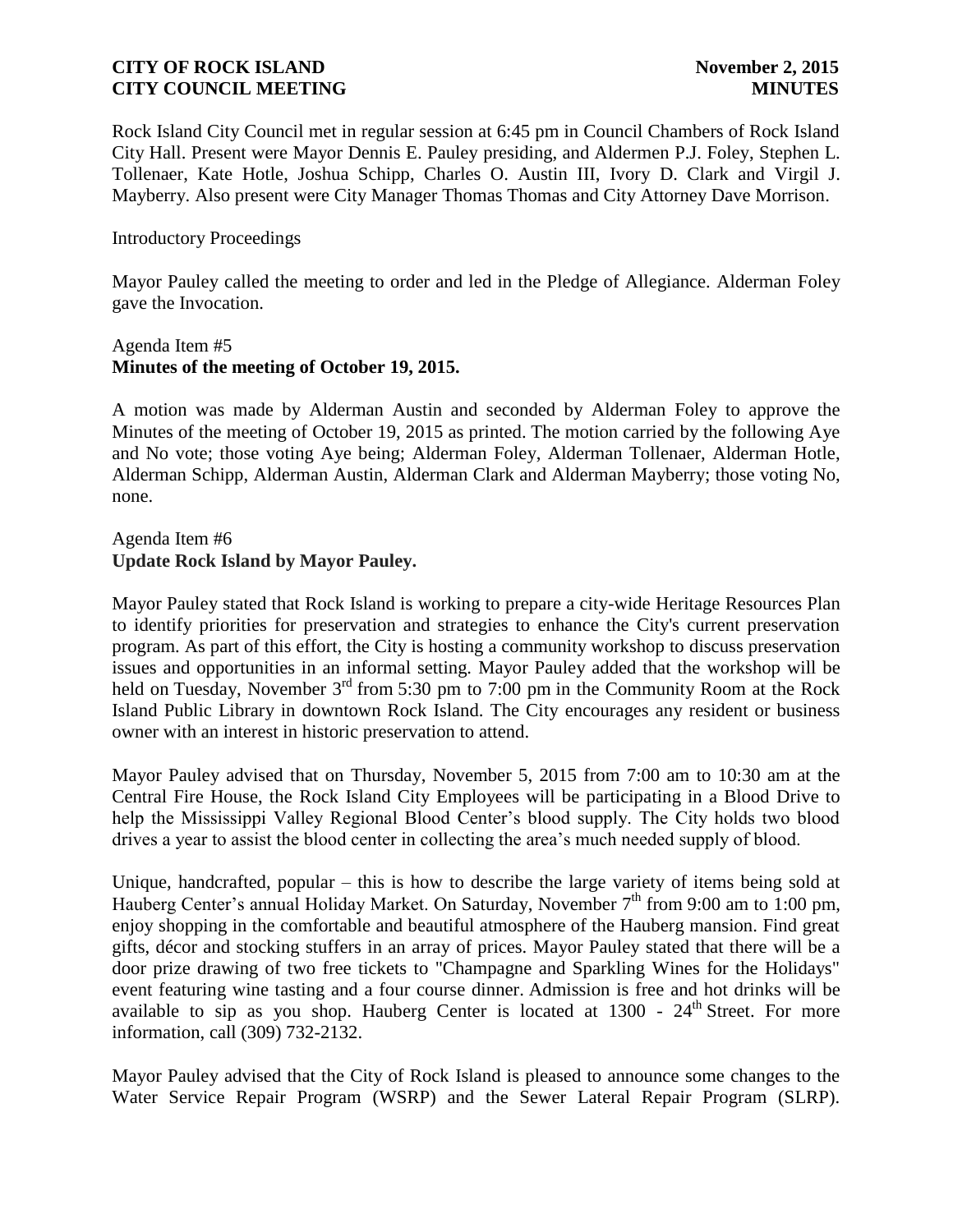Effective immediately, the cap for both programs has increased from \$8,000 to \$12,000 and is now available to commercial and residential customers. The Mayor added that there is no cost for these changes. Fees will remain the same, \$5 per month for the Water Service Repair Program and \$9 per month for the Sewer Lateral Repair Program. Mayor Pauley indicated that the new benefits are effective immediately and there is no need to fill out additional paperwork. Updated program agreements and applications to sign up for the programs, if you have not already done so, are available on the City's website at www.rigov.org. Please contact the Public Works Department at (309) 732-2200 if you have any questions.

#### Agenda Item #7

# **Presentation of the Best Rain Garden and Community Garden Awards by the Beautification Commission.**

Beautification Commission member Bob Towler stepped forward and joined Mayor Pauley at the podium to present the Best Rain Garden and Community Garden awards. Mayor Pauley stated that the Beautification Commission began the Best Rain Garden Award Program 10 years ago to recognize the efforts made by citizens in creating and maintaining rain gardens for the City's Rain Garden for Rock Island Program. Mayor Pauley advised that rain gardens are shallow impressions planted with perennial plants that are located near a downspout or an area that sheds noticeable amounts of rain water. Mayor Pauley added that rain gardens provide beneficial functions, which include reducing storm water runoff, flooding, absorption of pollutants and sustaining native wildlife.

Mayor Pauley then named the 2014-2015 Rain Garden recipients. The winners are as follows; Kai and Jennifer Swanson (overall winner), Marvin and Judy Neely (second place) and David Round (third place). Jordan Catholic School received an Honorable Mention.

Pictures of the winning recipients were taken with Mayor Pauley and Bob Towler.

Mayor Pauley stated that the Beautification Commission began the Community Garden Award Program five years ago to recognize the greatest community gardens throughout Rock Island. The community gardens are run by neighborhood groups, churches, schools and community service organizations. They provide a place for citizens to grow vegetables and learn about gardening while strengthening the community.

Mayor Pauley then named the Community Garden recipients. The winners are as follows; Odell Hickman Garden, Sheila Solomon, 6<sup>th</sup> Avenue Neighborhood Block Club Garden and David Popp, 15<sup>th</sup> Avenue Christian Church Garden. The Denkmann Elementary School Garden received an Honorable Mention.

Pictures of the winning recipients were taken with Mayor Pauley and Bob Towler.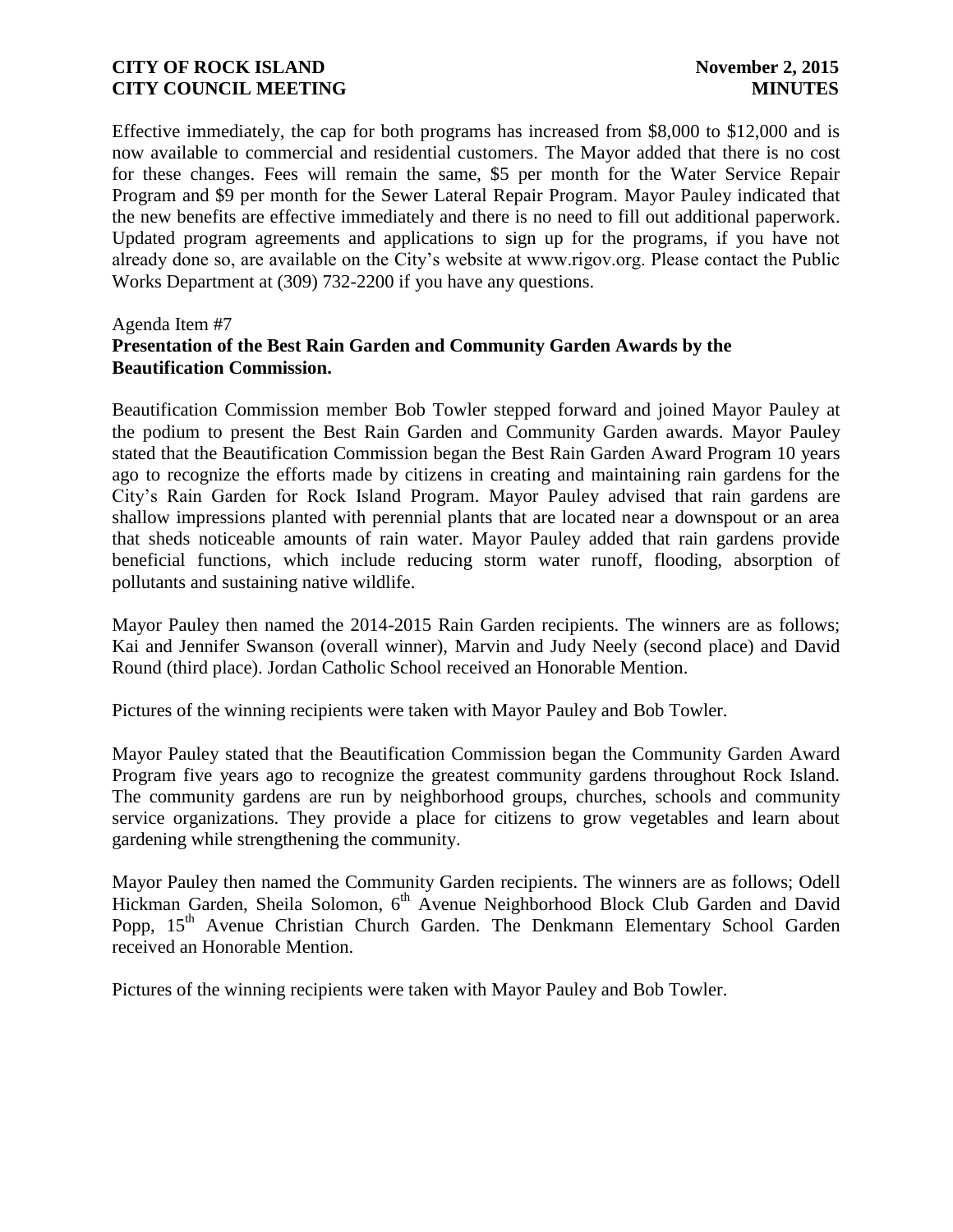#### Agenda Item #8

**Public Hearing on a request from Scott Krulik (manager) of Kongkeaw Family Corp. doing business as Soi 2 Thai Street Food for a waiver of the signature requirement to secure a liquor license at 1825 2nd Avenue.**

Mayor Pauley closed the regular meeting at 6:55 pm and opened a Public Hearing on a request from Scott Krulik (manager) of Kongkeaw Family Corp. doing business as Soi 2 Thai Street Food for a waiver of the signature requirement to secure a liquor license at 1825  $2<sup>nd</sup>$  Avenue.

Scott Krulik on behalf of Soi 2 Thai Street Food at 1825 2<sup>nd</sup> Avenue stepped forward. Mayor Pauley swore in Mr. Krulik.

Mr. Krulik stated that he is at the meeting seeking approval for a liquor license for the restaurant at that location.

Mayor Pauley commented that Mr. Krulik is asking for a waiver of the signature requirement. Mayor Pauley inquired as to whether Mr. Krulik has most of the signatures.

Mr. Krulik stated that they completed all of the mandatory signatures required and they have more than half of the majority signatures that were required.

Mayor Pauley inquired as to whether there was anyone that wished to speak in favor of the waiver of the signature requirement for a liquor license at  $1825$   $2<sup>nd</sup>$  Avenue. No one stepped forward.

Mayor Pauley then inquired as to whether there was anyone who wished to speak in opposition to the waiver of the signature requirement for a liquor license at 1825  $2<sup>nd</sup>$  Avenue. No one stepped forward.

With no persons present to speak in favor of or in opposition to the waiver of the signature requirement for a liquor license at 1825 2<sup>nd</sup> Avenue, Mayor Pauley closed the Public Hearing and reconvened the regular meeting at 6:56 pm.

It was moved by Alderman Austin and seconded by Alderman Hotle to recommend to the Mayor/Liquor Commissioner to waive the signature requirement as requested and approve the liquor license.

Comments followed. Alderman Hotle stated that their business is doing an excellent job. Alderman Hotle added that she has heard nothing but rave reviews and the City is excited to help add to their success in the downtown.

After comments, the motion carried by the following Aye and No vote; those voting Aye being; Alderman Foley, Alderman Tollenaer, Alderman Hotle, Alderman Schipp, Alderman Austin, Alderman Clark and Alderman Mayberry; those voting No, none.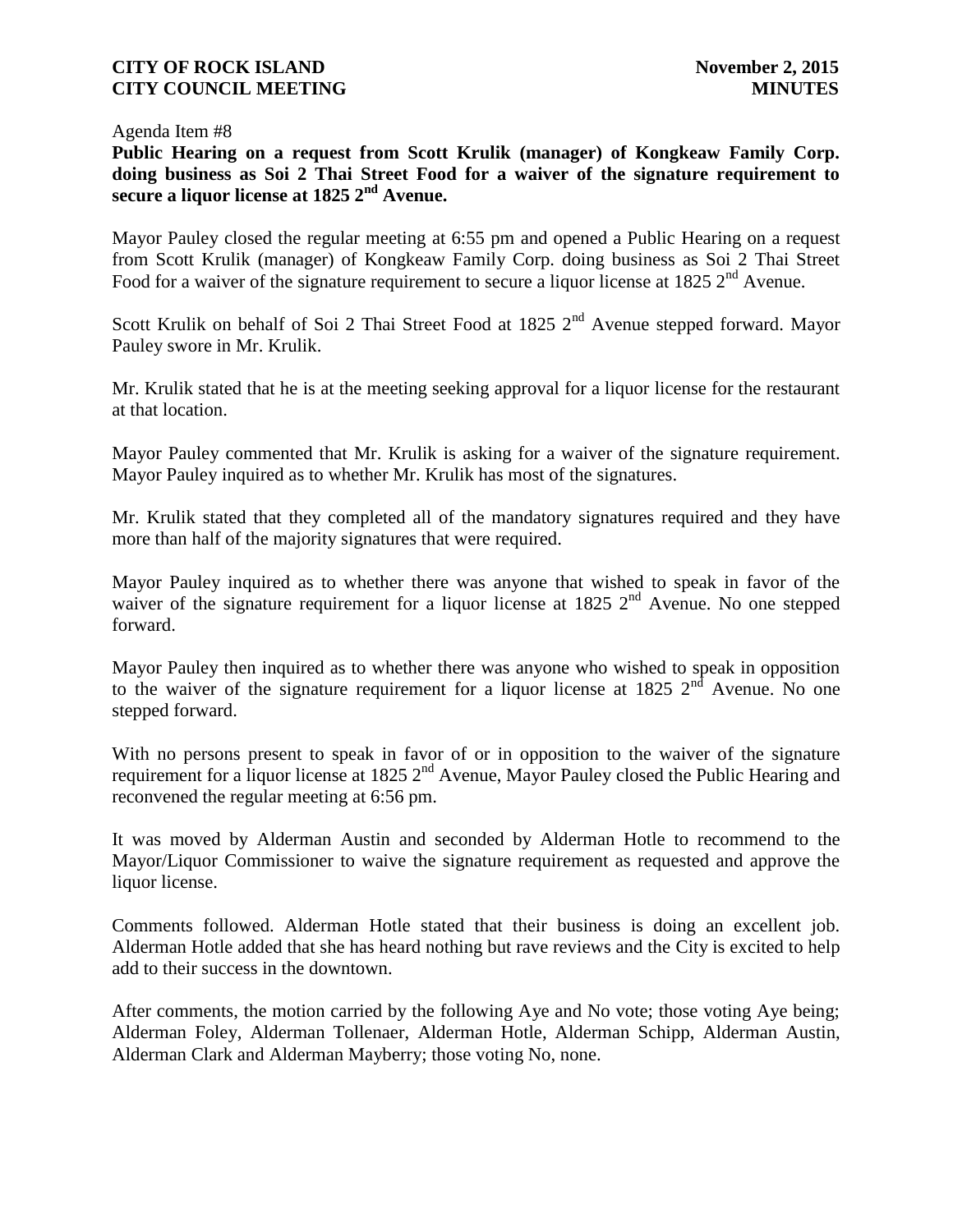#### Agenda Item #9

# **Public Hearing on the Citizen's Advisory Committee recommendations for 2016-2017 Community Development Block Grant (CDBG) monies and Gaming Grant Funds.**

Mayor Pauley closed the regular meeting at 6:57 pm and opened a Public Hearing on the Citizen's Advisory Committee recommendations for 2016-2017 Community Development Block Grant (CDBG) monies and Gaming Grant funds.

Mayor Pauley inquired upon Chairman Corey Ellis of the Citizen's Advisory Committee to present the committee's recommendations for allocation of Community Development Block Grant (CDBG) monies and Gaming Grant funds. Mr. Corey Ellis of 3405 22nd Street stepped forward. Mayor Pauley swore in Mr. Ellis.

Mr. Ellis stated that the Citizen's Advisory Committee completed the review of applications for the Community Development Block Grant and Gaming Grant funding requests for the 2016 calendar year.

Mr. Ellis commented that they enjoyed learning more about the programs and services that help the residents thrive and support their health and well-being. Mr. Ellis stated that the committee agreed that the CDBG budget presented will disburse monies in a way that will improve housing, the economic and social condition of the City, adheres to the guidelines mandated by HUD, aligns with Rock Island's Consolidated Plan, and most importantly, benefits low and moderate income citizens. Mr. Ellis added that the committee agreed that the Gaming Grant budget presented will disburse monies in a way that benefits Rock Island citizens and Rock Island businesses with priority given to businesses within the city limits that provide services to the youth in the community.

Mr. Ellis advised that the committee budgeted \$904,777.00 for the CDBG allocations, which represents a 3% decrease in funds from the 2015-2016 grant year. Mr. Ellis commented that the committee received funding requests totaling \$1,443,289.00. However, there is a shortfall of \$538,512.00 and the committee could not accommodate every applicant's full request for administrative and program costs. Mr. Ellis explained that after discussion, the committee agreed to stretch the CDBG funds to enable the City and social service providers to offer assistance to those in the City with the greatest needs.

Mr. Ellis advised that the committee budgeted \$50,000.00 for the 2016 Gaming Grant allocations, which is the same amount that has been allocated since the inception of the program. Mr. Ellis added that each committee member reviewed 16 grant applications, heard presentations and had questions answered by all applicants. Mr. Ellis explained that they utilized an individual scoring mechanism with eight categories that corresponded to the most critical components of the grant application; scores were then tallied for each applicant and committee discussions on funding levels for the top grants were conducted. Mr. Ellis commented that this process ensured a fair and open discussion about the merit of the requests, which totaled \$84,390.00, with a shortfall of \$34,390.00. Mr. Ellis recommended that 14 organizations be awarded funding.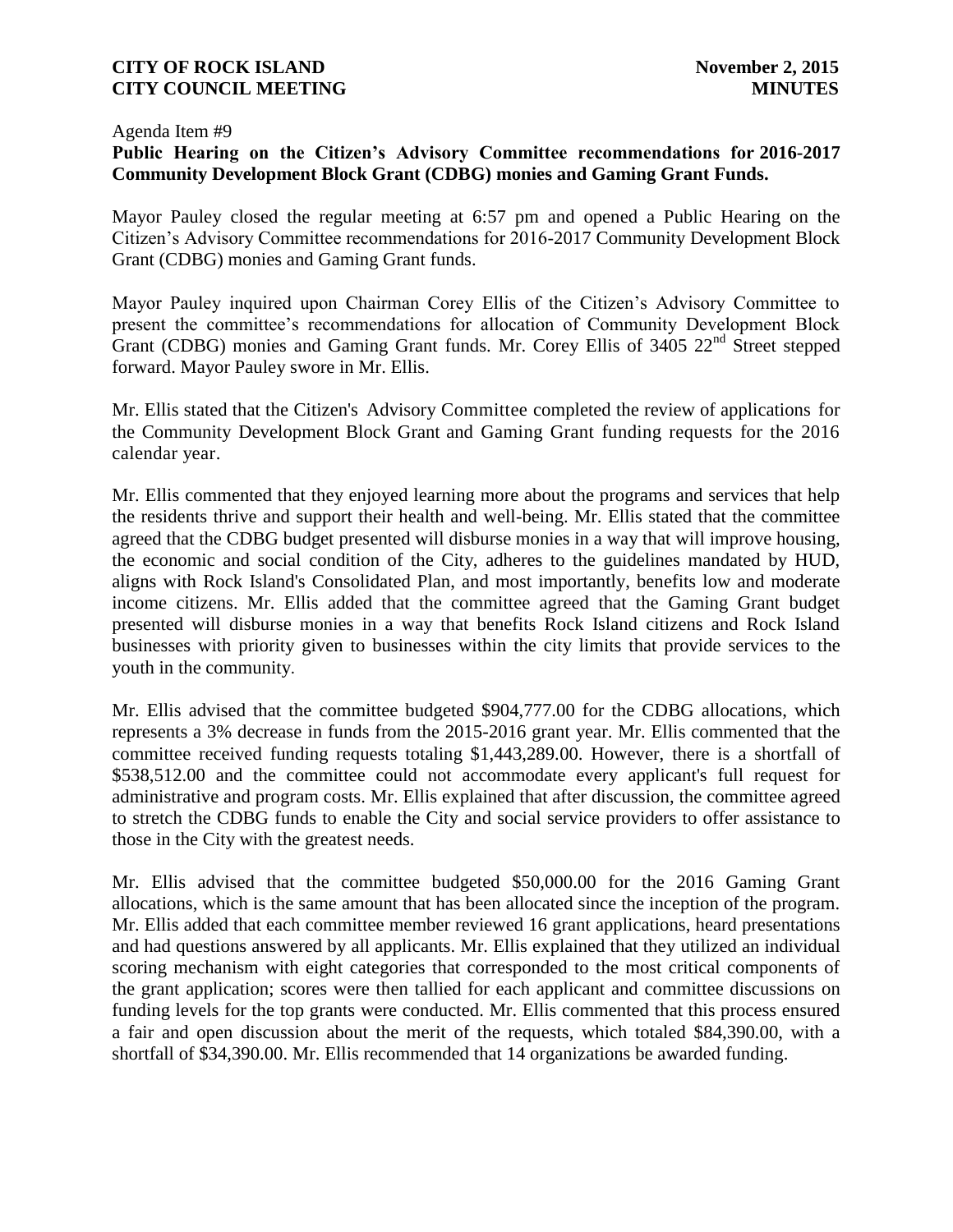Mr. Ellis stated that CDBG and Gaming Grant funds enable the City and social service providers to offer assistance to those in the City with the greatest needs. The task of allocating these monies in a manner that affects the greatest good is certainly difficult, but fulfilling. Mr. Ellis further discussed this item.

Alderman Austin stated that if the funds received would be greater than this amount then everybody would be treated proportionately. Alderman Austin inquired that if the funds are less then what is the plan. Mr. Ellis advised that it would be the same thing if we were short; it would be anticipated that there would be that much if not more in funding to be able to provide it to the applicants.

Alderman Austin asked about what happens if more than the budgeted amount is received. Alderman Austin stated that some of them cannot be increased because they are at the amount requested right now; demolition took the biggest hit at the committee level. Mr. Ellis stated that anything above and beyond would go directly towards the demolition request.

Alderman Hotle stated that last year, the MLK Center took a little bit of a hit from what they were requesting. Alderman Hotle added that it is not major, but it is \$5,000.00 in each of these categories. Alderman Hotle inquired upon Martin Luther King Center Director Dwight Ford to offer his thoughts on this item. Mr. Ford advised that it is something that we hope and intend to make up. Mr. Ford added that they are focusing primarily on the two categories, which include the after school program and the summer program. Mr. Ford stated that we are in conversations with several other entities that are offering smaller grants. Mr. Ford stated that he was confident that this could be made up and still make the budget with it.

Alderman Mayberry stated that the demolition was cut down from \$503,000.00 to \$25,000.00. Alderman Mayberry inquired as to what was going to be demolished for \$503,000.00.

Community and Economic Development Director Jeff Eder stated that throughout the year, there is a long list of properties that are in a lot of disrepair and there is a long list in code enforcement that the City would like to take action on. Mr. Eder added that if there was more money, the City could get to more properties on the list.

Mayor Pauley stated that there is extra money in the HUD fund that they plan on putting towards demolition. Council and Mr. Eder further discussed this item.

Alderman Schipp was concerned about the need for that amount (\$503,000.00) of money for demolition, and inquired as to why there was such a drastic reduction of the allocation. Mr. Eder stated that a lot of the other programs are either staff to work or other programs to rehab houses such as the emergency roof program or furnace program. Mr. Eder advised that they rather put money into those programs to keep houses maintained than to tear down houses. Council and Mr. Eder further discussed this item.

Alderman Mayberry inquired as to whether anyone could apply for the Gaming money. Mayor Pauley stated that they have to be a 501c3 and have to serve the Rock Island population.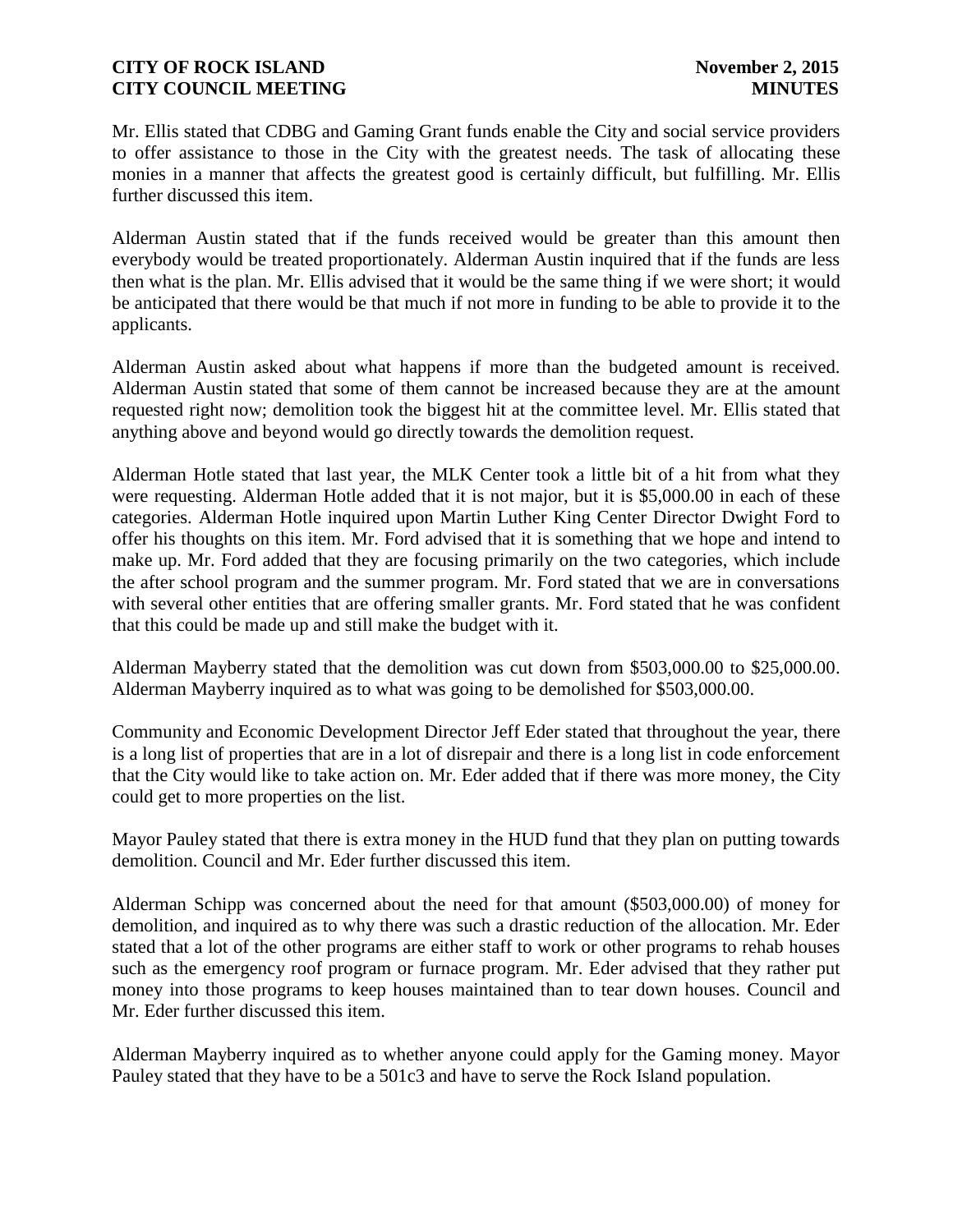Mr. Ellis stated that although they may not be directly in Rock Island, they do serve the residents of Rock Island for various reasons. Mr. Ellis further discussed this item. Mr. Ellis also discussed the Gaming Grant funding allocation process.

Mayor Pauley then inquired as to whether there was anyone that wished to speak in favor of the recommendations from the Citizen's Advisory Committee. No one stepped forward.

Mayor Pauley then inquired as to whether there was anyone that wished to speak in opposition to the recommendations from the Citizen's Advisory Committee. No one stepped forward.

With no persons present to speak on the Citizen's Advisory Committee recommendations for the 2016-2017 Community Development Block Grant (CDBG) monies and Gaming Grant funds, Mayor Pauley closed the Public Hearing and reconvened the regular meeting at 7:12 pm.

Mayor Pauley stated that decisions on the CDBG and Gaming allocations will be made on Monday, November 9, 2015 at the regular Council meeting.

# Agenda Item #10 **A Special Ordinance granting a Special Use Permit at 512 24th Street.**

It was moved by Alderman Hotle and seconded by Alderman Schipp to consider, suspend the rules and pass the ordinance.

Mayor Pauley stated that last week he asked Randy Tweet and Jeff Eder to go to Bent River and do some checking on some other complaints. Mayor Pauley asked for the report on this item.

Community and Economic Development Director Jeff Eder advised that Public Works did go and televise the sewer and there were no issues with the sewer. Mr. Eder added that the Inspections Department went to Bent River and issued a notice of violation with some corrective actions. Mr. Eder explained that Bent River removed the main issue in regards to the trailer. Mr. Eder added that staff is still working with them on the rest of the corrections; it is an active case with the notice of violation going on right now.

Alderman Foley stated that he was not at the meeting last week and inquired upon Mr. Eder to explain what was going on. Mr. Eder advised that there was a resident that made a complaint due to some smells and runoff out of the trailer outside of Bent River where they were putting their spent grain, so staff addressed the issue with Bent River.

Alderman Hotle stated that she talked to the owner at Bent River and they will be holding a meeting at the establishment on Wednesday night. Alderman Hotle stated that she invited the neighborhood to discuss the issues. Alderman Hotle noted that anyone is welcome.

After discussion, the motion carried by the following Aye and No vote; those voting Aye being; Alderman Foley, Alderman Tollenaer, Alderman Hotle, Alderman Schipp, Alderman Austin, Alderman Clark and Alderman Mayberry; those voting No, none.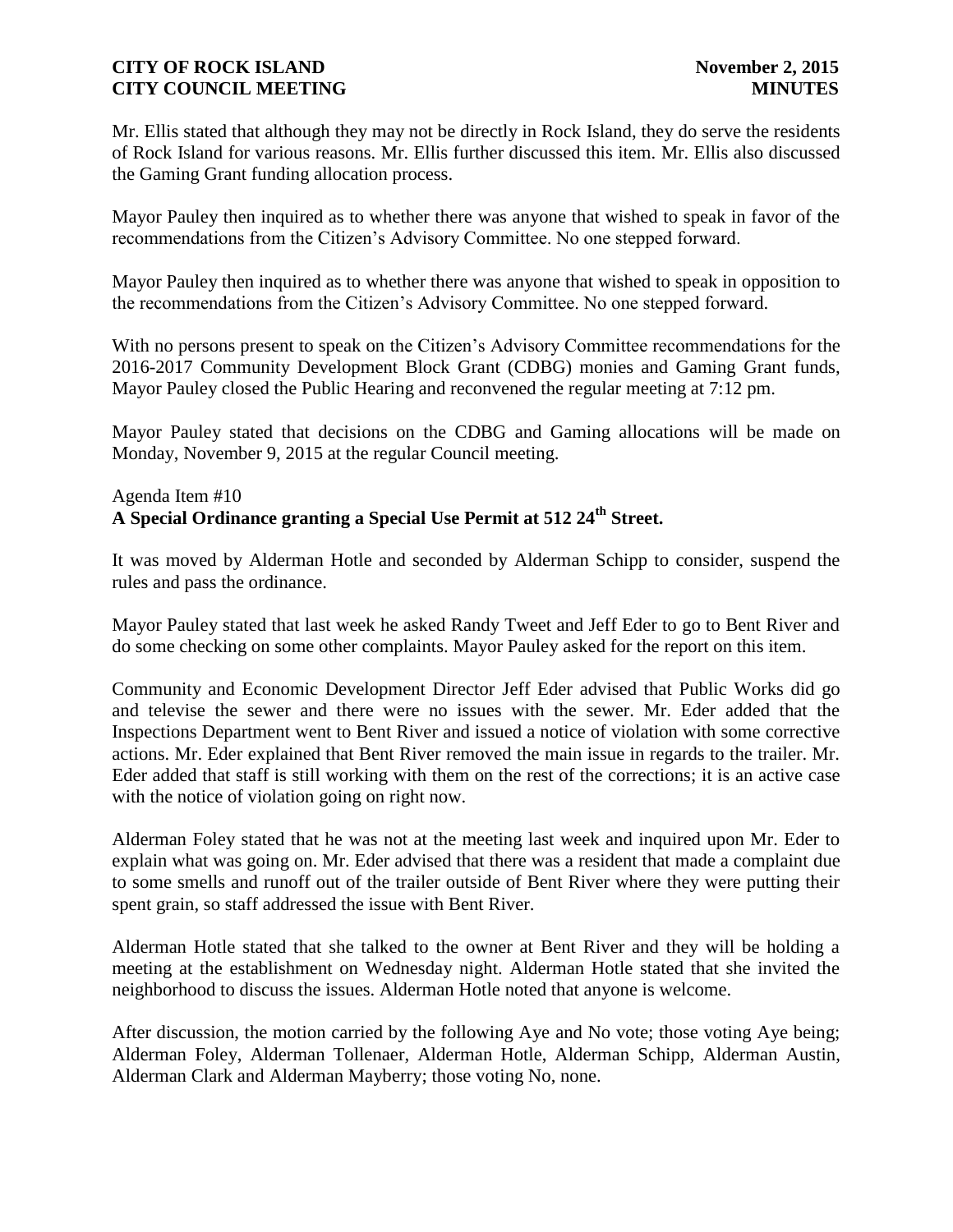Agenda Item #11 **CLAIMS**

It was moved by Alderman Austin and seconded by Alderman Foley to accept the following reports and authorize payments as recommended. The motion carried by the following Aye and No vote; those voting Aye being; Alderman Foley, Alderman Tollenaer, Alderman Hotle, Alderman Schipp, Alderman Austin, Alderman Clark and Alderman Mayberry; those voting No, none.

a. Report from the Human Resources Department regarding payment in the amount of \$6,155.00 to Broadspire for Timothy Gano's Worker's Compensation Settlement.

b. Report from the Information Technology Department regarding payment in the amount of \$18,100.00 to ESRI, Inc. for the ESRI ArcGIS software maintenance.

c. Report from the Public Works Department regarding payment #2 in the amount of \$46,346.00 to Greenspace Associates for services provided for the 2015 Sod Replacement Program project.

d. Report from the Public Works Department regarding payment #2 in the amount of \$106,135.81 to Valley Construction for services provided for the  $11<sup>th</sup>$  Street Improvements at  $47<sup>th</sup>$  Avenue project.

e. Report from the Public Works Department regarding payment #1 in the amount of \$528,318.00 to Civil Constructors, Inc. for services provided for the Farmall Storage Tank project.

f. Report from the Public Works Department regarding payment #1 in the amount of \$76,726.80 to Centennial Contractors of the Quad Cities for services provided for the Shadybrook Phase II Resurfacing project.

g. Report from the Public Works Department regarding payment #1 in the amount of \$153,866.38 to Centennial Contractors of the Quad Cities for services provided for the  $20<sup>th</sup>$  Avenue Resurfacing:  $27<sup>th</sup>$  Street to  $30<sup>th</sup>$  Street project.

#### Agenda Item #12

# **Claims for the weeks of October 16 through October 22 in the amount of \$966,462.61, and October 23 through October 29 in the amount of \$527,581.47 and payroll for the weeks of October 12 through October 25 in the amount of \$1,448,779.50.**

Alderman Clark moved and Alderman Foley seconded to allow the claims and payroll. The motion carried by the following Aye and No vote; those voting Aye being; Alderman Foley, Alderman Tollenaer, Alderman Hotle, Alderman Schipp, Alderman Austin, Alderman Clark and Alderman Mayberry; those voting No, none.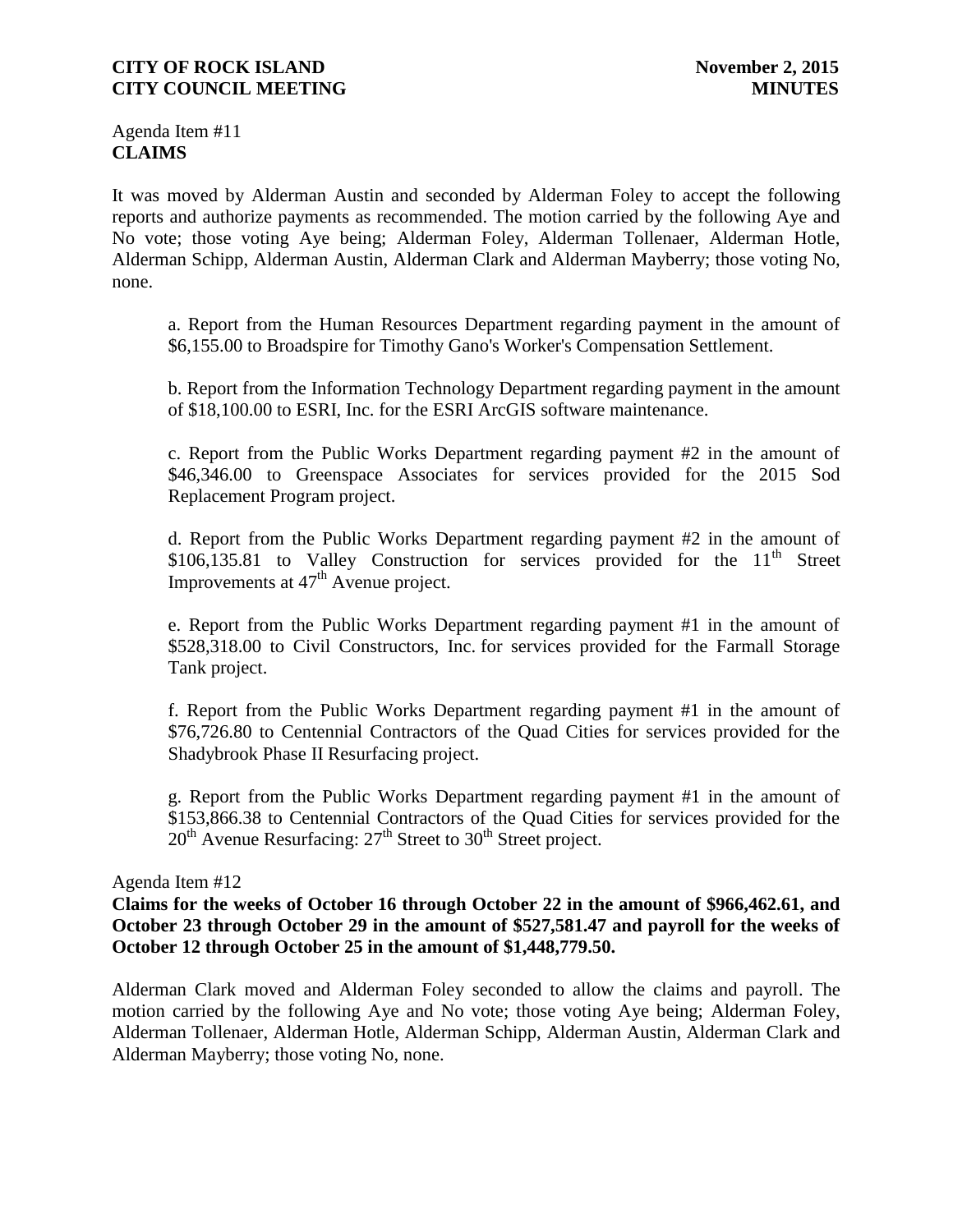#### Agenda Item #13

# **Report from the Police Department regarding the purchase of a new Livescan fingerprinting scanner from Crossmatch Technologies in the amount of \$16,584.74.**

It was moved by Alderman Clark and seconded by Alderman Hotle to approve the purchase as recommended. The motion carried by the following Aye and No vote; those voting Aye being; Alderman Foley, Alderman Tollenaer, Alderman Hotle, Alderman Schipp, Alderman Austin, Alderman Clark and Alderman Mayberry; those voting No, none.

## Agenda Item #14

# **Report from the Public Works Department regarding a State bid for the purchase of 3,700 tons of rock salt at \$79.10 per ton from Central Salt Company in the amount of \$292,670.00.**

Alderman Hotle moved and Alderman Schipp seconded to approve participation in the state bid as recommended and authorize purchase. The motion carried by the following Aye and No vote; those voting Aye being; Alderman Foley, Alderman Tollenaer, Alderman Hotle, Alderman Schipp, Alderman Austin, Alderman Clark and Alderman Mayberry; those voting No, none.

#### Agenda Item #15

**Report from the Public Works Department regarding bids for landfill disposal services for refuse, waste water sludge, yard waste and tree waste, recommending Millennium Waste, Inc. for a five year contract at the prices quoted in the report.** 

It was moved by Alderman Hotle and seconded by Alderman Clark to award the bid as recommended and authorize the City Manager to execute the contract documents.

Alderman Schipp inquired about using the garbage trucks, waste disposal trucks and service bins for advertising space. Public Works Director Randy Tweet stated that there is not an update yet: it is something that staff is looking into to get all the information.

After discussion, the motion carried by the following Aye and No vote; those voting Aye being; Alderman Foley, Alderman Tollenaer, Alderman Hotle, Alderman Schipp, Alderman Austin, Alderman Clark and Alderman Mayberry; those voting No, none.

#### Agenda Item #16

**Report from the Community and Economic Development Department regarding a proposed lease agreement with Andrew Kordik of Colony Point, Inc. for farming a Cityowned parcel of land at the northwest corner of IL 92 and Andalusia Road.**

Alderman Schipp moved to table the proposed lease agreement.

Discussion followed. Alderman Schipp stated that he has talked to some of the Aldermen and also to the CED Director on this item. Alderman Schipp added that he thinks that some research has to be done in terms of making sure that the City's costs are competitive with the market in terms of the lease rate for this land. Alderman Schipp stated that since this land is connected to a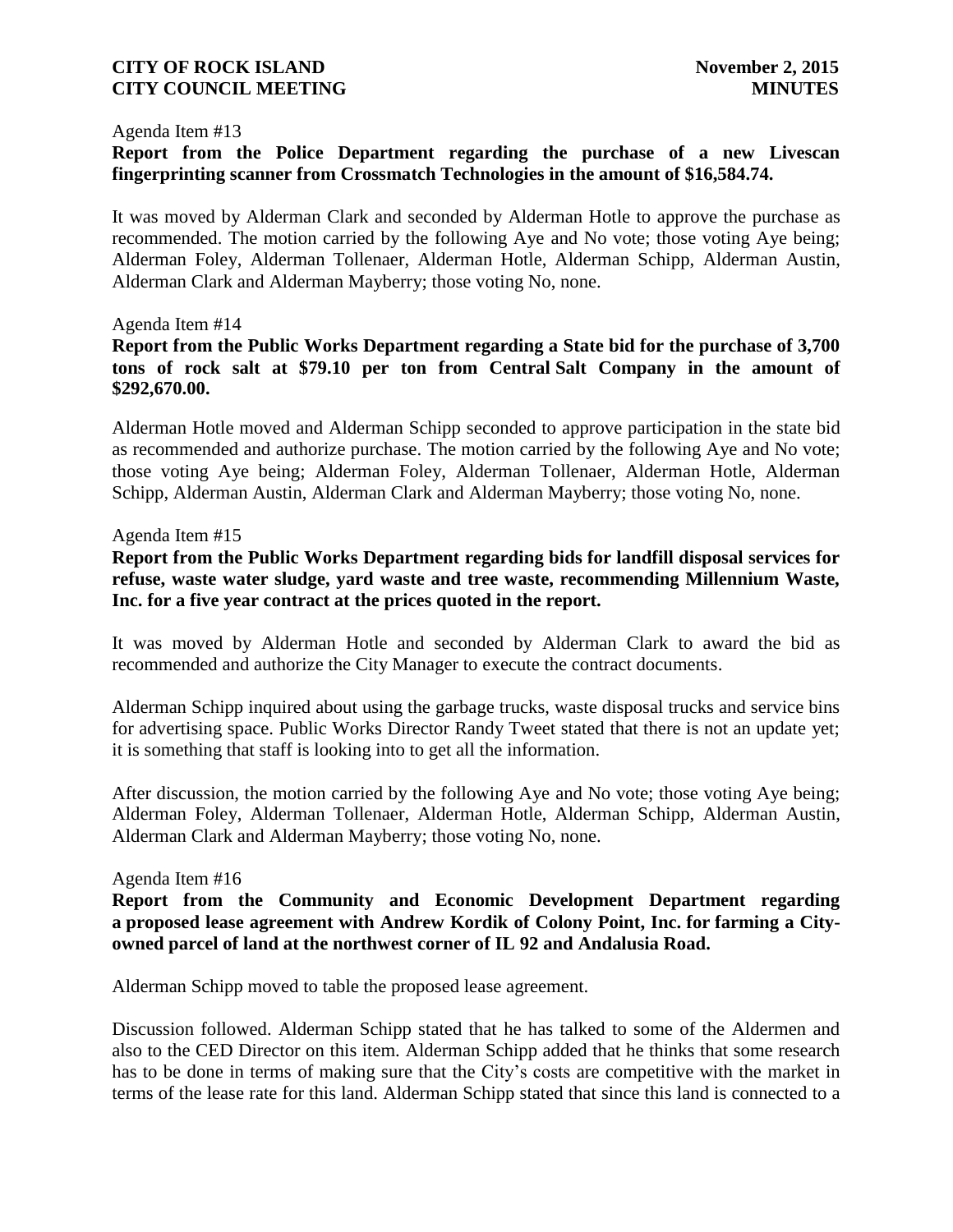farmer's existing property, the City may want to explore to see if this individual is interested in purchasing this land from the City; this would be in the City's interest. Alderman Schipp offered that he has looked this over and knows that there are some agreements throughout the City on City property where farm land is being leased. Alderman Schipp stated that at \$100.00 an acre, he didn't think the City is doing their due diligence to get the most for the land.

At this time, Alderman Hotle seconded the motion to table the proposed lease agreement. The motion to table carried by the following Aye and No vote; those voting Aye being; Alderman Foley, Alderman Tollenaer, Alderman Hotle, Alderman Schipp, Alderman Austin, Alderman Clark and Alderman Mayberry; those voting No, none.

#### Agenda Item #17

# **Report from the Community and Economic Development Department regarding a proposed lease agreement with Triumph Community Bank for use of an ATM drivethrough lane on the north side of 5th Avenue between 18th and 19th Street.**

It was moved by Alderman Austin and seconded by Alderman Hotle to approve the proposed lease agreement as recommended, subject to minor City Attorney modifications and authorize the City Manager to execute the contract documents. The motion carried by the following Aye and No vote; those voting Aye being; Alderman Foley, Alderman Tollenaer, Alderman Hotle, Alderman Schipp, Alderman Austin, Alderman Clark and Alderman Mayberry; those voting No, none.

#### Agenda Item #18

# **Report from the Public Works Department regarding a lease renewal for the continued use of Government premises on Lock and Dam 15 and payment in the amount of \$1,500.00 to FAO, USAED, Rock Island for administrative fees.**

Alderman Tollenaer moved and Alderman Mayberry seconded to approve the lease renewal as recommended, authorize payment and authorize the City Manager to execute the lease agreement. The motion carried by the following Aye and No vote; those voting Aye being; Alderman Foley, Alderman Tollenaer, Alderman Hotle, Alderman Schipp, Alderman Austin, Alderman Clark and Alderman Mayberry; those voting No, none.

#### Agenda Item #19

# **Report from the Community and Economic Development Department regarding a redevelopment agreement with GROWTH for the Star Block Rehab project**.

It was moved by Alderman Hotle and seconded by Alderman Foley to approve the agreement as recommended, allow for minor attorney modifications and authorize the City Manager to execute the contract documents.

Discussion followed. Alderman Austin stated that the City is using unspent CDBG funds and these unspent funds cannot be used for administration; they need to be used for specific uses. Alderman Austin added that we are looking at \$700,000.00 of HUD CDBG funds. Alderman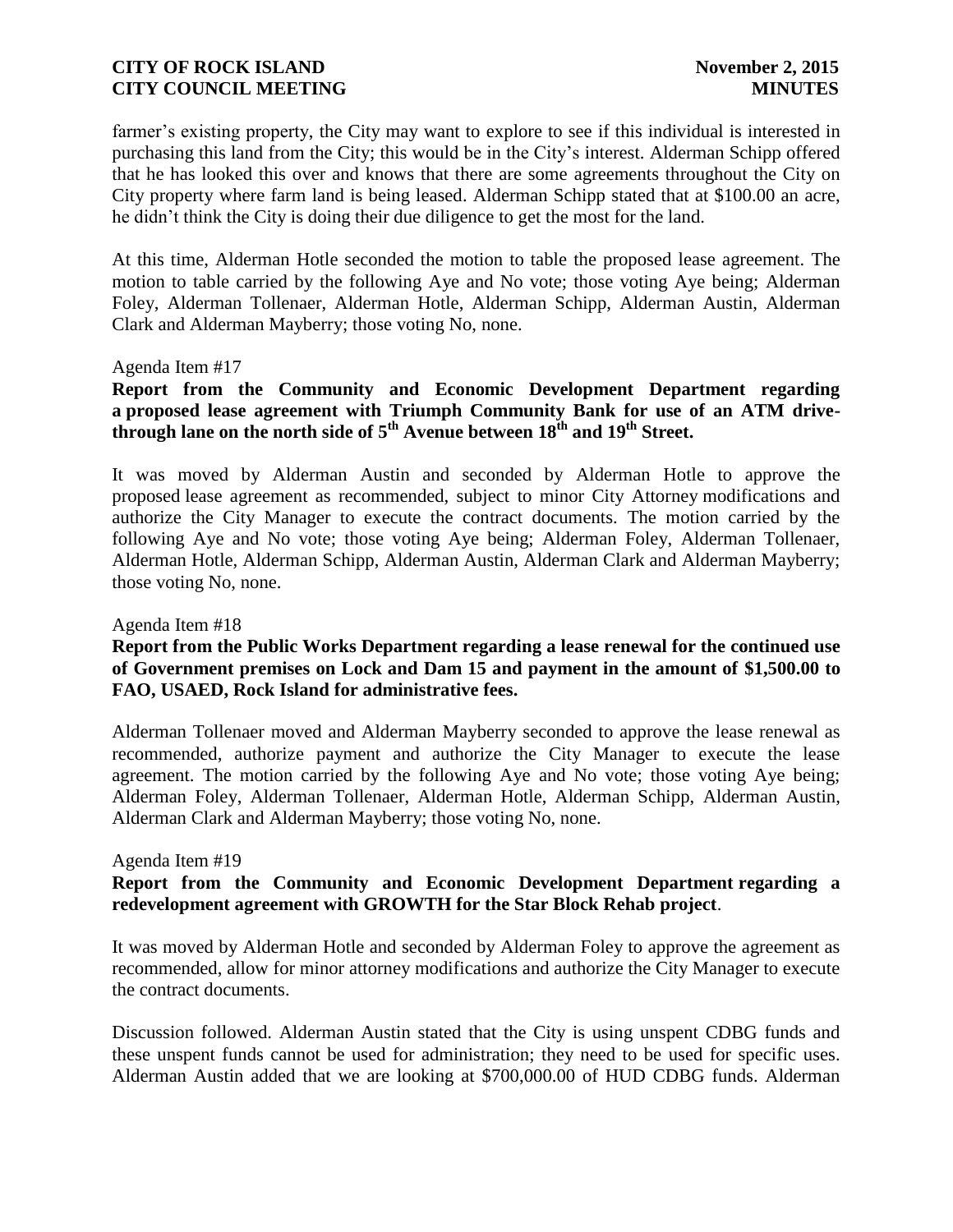Austin inquired as to whether any of the \$700,000.00 could be eligible to be used for some of the things that CDBG would normally be supporting.

Mr. Eder stated yes, it could be and demolition would be one of the programs. Mayor Pauley stated that there is \$500,000.00 more; there is \$1.2 million dollars.

Alderman Austin advised that the City received the money; took it for a purpose and now the City is legally diverting it to another purpose, which is housing. Mr. Eder stated that housing is an eligible cost and it is one of HUD's preferred activities. Alderman Austin and Mr. Eder further discussed this issue.

City Manager Thomas stated that when a project like this come up, which is a very good project, having those funds becomes very crucial. Mr. Thomas added that we look for projects where the City can use those funds; this project fits that criteria.

Alderman Hotle stated that demolition needs to be a high priority and Council has made it a high priority, but it is also one of those things where those houses will be there and the City will continue to allocate dollars, but it's important to prioritize and revitalize them instead of tearing them down. Alderman Hotle added that this is a project that can't happen if the City doesn't do this and there has already been a substantial amount of private investment in this and so it is a prioritization and a time sensitive matter. Those houses aren't necessarily time sensitive. Alderman Hotle stated that she still supports the project.

Alderman Foley stated that he agreed with Alderman Hotle. Alderman Foley added that it is nice to see the City rehab rather than always tear down. Alderman Foley commented that this is a great example of doing that with this historical building on  $2<sup>nd</sup>$  Avenue.

Alderman Schipp agreed that it is a great project and agreed with Alderman Austin's philosophy about the amount requested from the 501c3's versus what was granted; the difference was \$34,390.00. Alderman Schipp stated that there is a need in the community and the City has the resources built up to do these projects; \$34,000.00 is no small amount of money but we are about to drop a lot into this project. Alderman Schipp echoed the concern that Council should think about these things from a moral standpoint too as much as an economic stimulus standpoint.

After discussion, the motion carried by the following Aye and No vote; those voting Aye being; Alderman Foley, Alderman Tollenaer, Alderman Hotle, Alderman Schipp, Alderman Austin and Alderman Mayberry; those voting No, none. Alderman Clark abstained.

## Agenda Item #20

**Report from the Community and Economic Development Department regarding a redevelopment agreement with GROWTH as it relates to the Star Block project for building stabilization and the creation of additional parking located in the rear of 1815 and 1819 2nd Avenue.**

Alderman Foley moved and Alderman Hotle seconded to approve the agreement as recommended, allow for minor attorney modifications and authorize the City Manager to execute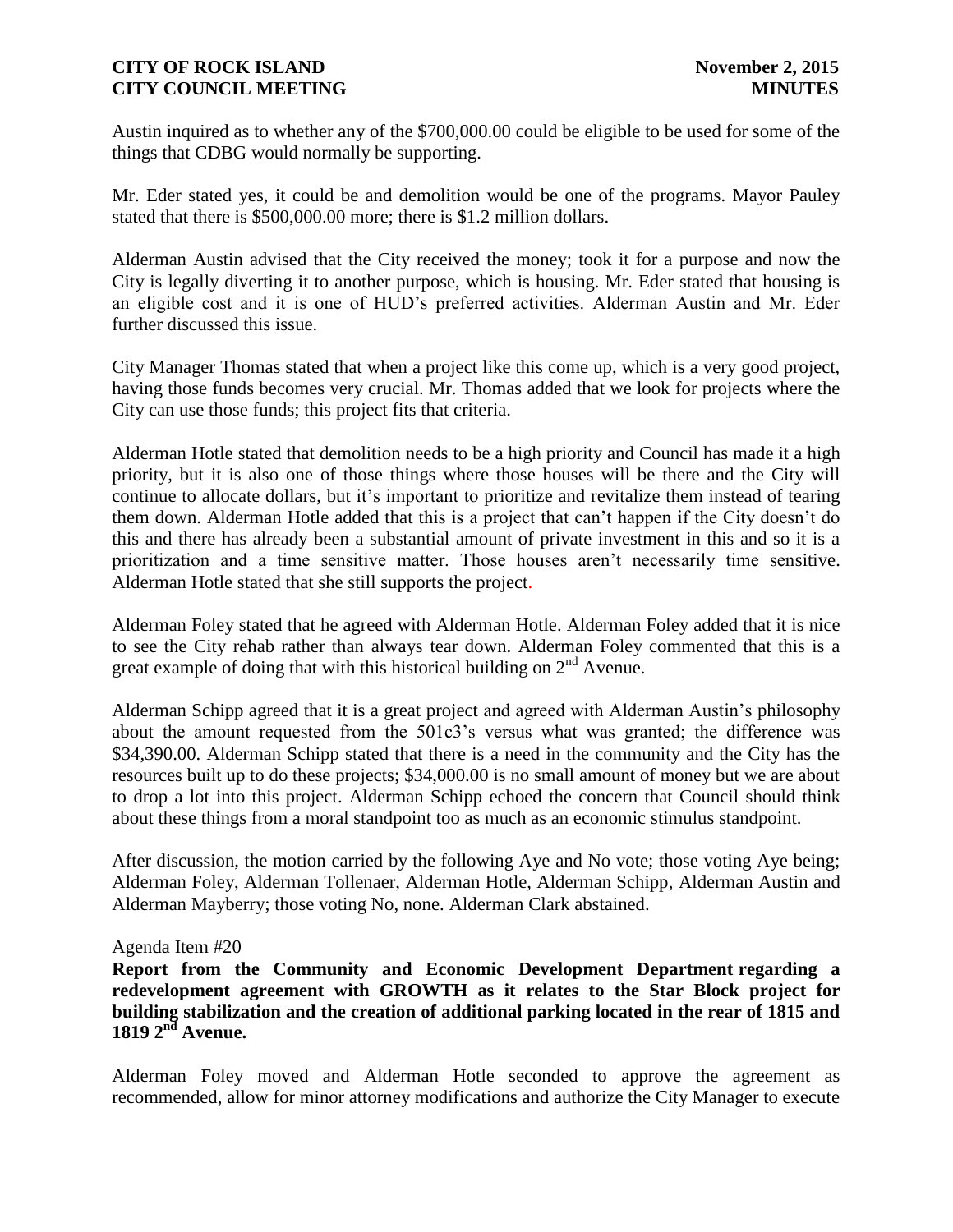the contract documents. The motion carried by the following Aye and No vote; those voting Aye being; Alderman Foley, Alderman Tollenaer, Alderman Hotle, Alderman Schipp, Alderman Austin and Alderman Mayberry; those voting No, none. Alderman Clark abstained.

Agenda Item #21 **Other Business.**

Alderman Austin inquired upon Library Director Angela Campbell to say a few words about the upcoming Food for Thought event to be held on Thursday, November  $12<sup>th</sup>$ . Ms. Campbell stated that anyone can call the library at 732-READ and ask for Kathy where she will get the person on the list to get in. Ms. Campbell offered that the event is Food for Thought and the theme is American Classics. Ms. Campbell advised that it will be a celebration of American Classic literature while having multiple food stations, drinks, adult beverages and live music. Ms. Campbell commented that it is \$40.00 per person and there will also be some silent auction items.

Alderman Austin inquired upon Public Works Director Randy Tweet as to whether rain gardens are as popular as they once were; are people taking advantage of the City's willingness to partner with them; and is the City spending every penny set aside for that purpose. Mr. Tweet stated no, the City is not spending every penny this year. Mr. Tweet added that the same amount is allocated every year. Mr. Tweet commented that the desire to put rain gardens in has dropped off a bit, so the City is going to be looking at some ways to generate interest in the program. Mr. Tweet and Alderman Austin further discussed this item.

Alderman Hotle stated that she will be hosting the final quarterly  $5<sup>th</sup>$  Ward meeting of the year on Tuesday, December 1<sup>st</sup> at 6:30 pm at the Botanical Center. Alderman Hotle added that everyone is welcome.

Alderman Tollenaer discussed Agenda item #16 in regards to the lease agreement and the future development of that site. Alderman Tollenaer stated that it is kind of a pass through amount because the City has no access in regards to the 16 acres to lease it to anyone else. Alderman Tollenaer inquired upon Community and Economic Development Director Jeff Eder to discuss this item.

Mr. Eder stated that the Council at that time purchased it a number of years ago from IDOT when they were looking at the Centennial Parkway expansion. Mr. Eder stated that originally, the two sides out there were designed for an on ramp and off ramp on a larger intersection. Mr. Eder commented that Mr. Kordik has been farming it for a while now. Mr. Eder added that there is not an access road to the property; it has a creek running through it and it is low-lying property.

Alderman Tollenaer stated that if the City doesn't allow Mr. Kordik to lease the property at a discounted rate and if it grows up into trees and saplings then the City may never be able to develop it. Alderman Tollenaer further discussed this item.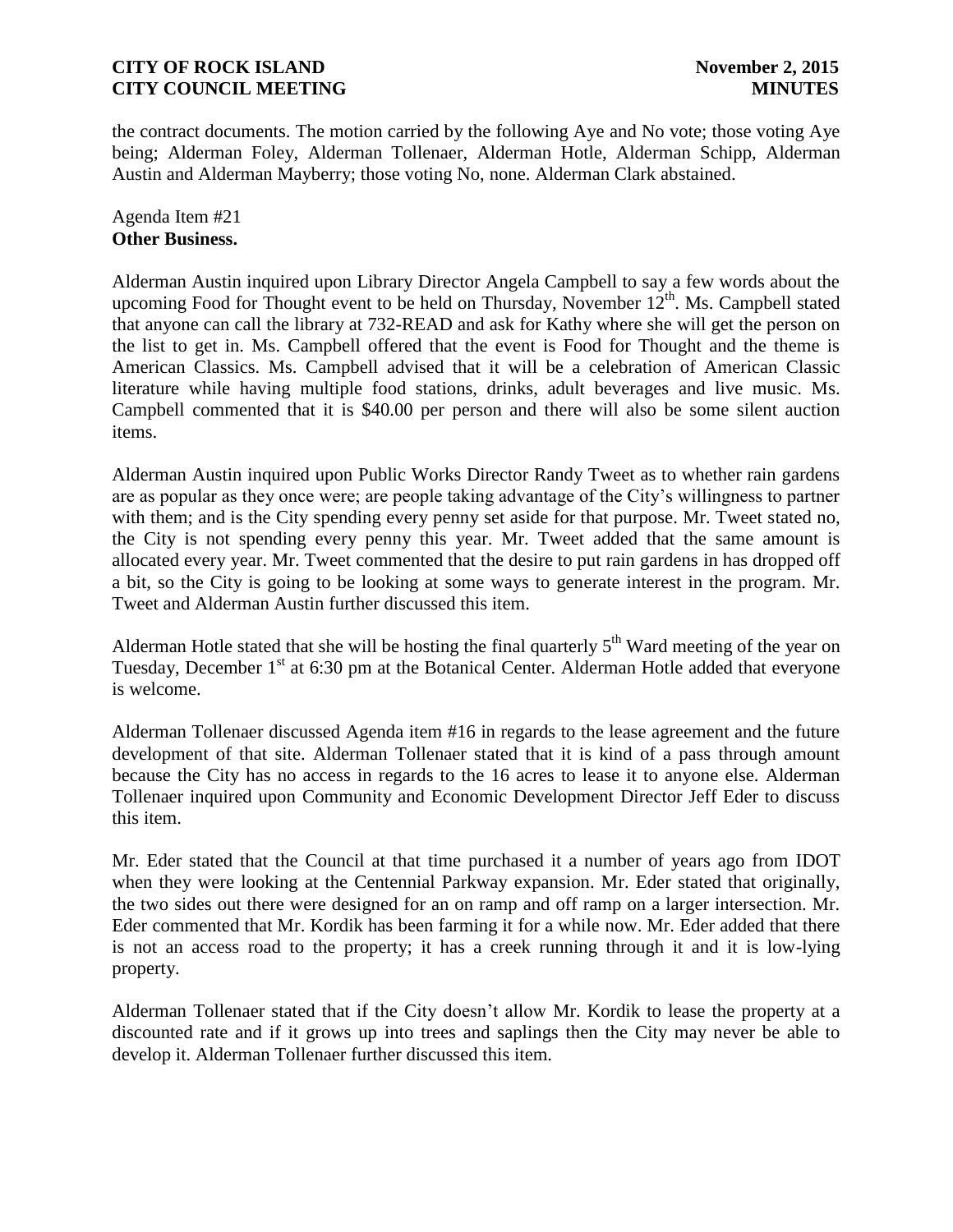Alderman Foley inquired upon Mr. Eder as to whether that property will ever be developable. Mr. Eder stated that in the long term plan it shows that it is developable land. Mr. Eder added that it is technically out of the floodplain, so it makes it much easier to develop. Mr. Eder further discussed this issue.

Council further discussed this issue as it related to the possible purchase of the land as well as the future development of the land.

Alderman Schipp had concerns in regards to not only the lease and cost issue, but also the land being public land. Alderman Schipp stated that it belongs to the tax payers in the community and it is 17 acres of really good farm land. Alderman Schipp stated that if the City gives up soil for that cheap of a cost and the City doesn't really have that much back in return to the tax payer then that is something to think about. Council further discussed this issue.

Mayor Pauley stated that a ribbon cutting ceremony was held last Thursday for Hawk Technology on 8080 Centennial Drive. Mayor Pauley advised that they started developing out there with one building and just added 18,000 square feet; they are looking at adding another addition this spring and possibly a  $4<sup>th</sup>$  addition after that. Mayor Pauley stated that they do a lot of things with robotics and they do a lot of things with fabricating steel. The Mayor added that it is a great business to add to Rock Island.

Alderman Schipp stated that there was a letter written and addressed to him last week in the Dispatch/Argus and it was an apology note written from Mr. Bill Pilcher. It was noted that it referenced an article Mr. Pilcher had written in July about Alderman Schipp concerning the discussion about cameras, streets and policing. Alderman Schipp stated that he appreciated the apology. Alderman Schipp further discussed this item.

Dennis Heggen of 3204 39<sup>th</sup> Avenue stepped forward. Mr. Heggen voiced concerns in regards to the proposed crematory at  $30<sup>th</sup>$  Street. Mr. Heggen passed out a packet full of dust and a handout regarding mercury. Mr. Heggen stated that the one pound bag of dust represents that it is -200 particulates. Mr. Heggen added that it is a little larger than anything that would be emitted, but it does represent the weight. Mr. Heggen further discussed this item. Mr. Heggen also discussed State regulations as it related to emissions, and mercury as it related to dental amalgam fillings. In addition, Mr. Heggen voiced concerns in regards to property values as it related to the proposed crematory being in a residential neighborhood. Mr. Heggen asked Council to take back the approval of bringing the crematory into a neighborhood zoned R-2 residential.

Linda Chandler of 3 Knoll Court stepped forward. Ms. Chandler voiced concerns in regards to the proposed crematory at  $30<sup>th</sup>$  Street. Ms. Chandler stated that she did receive a public notice and at that time, she had no objections to the crematory. Ms. Chandler voiced concerns in regards to some of the statements that were made at the Board of Zoning Appeals meeting. Ms. Chandler was very concerned about the odor and emissions that will come from the proposed crematory and was not in favor of this proposed crematory operation.

Robin Stone of 5 Knoll Court stepped forward. Ms. Stone voiced concerns in regards to the proposed crematory at  $30<sup>th</sup>$  Street. Ms. Stone expressed concerns in regards to the children